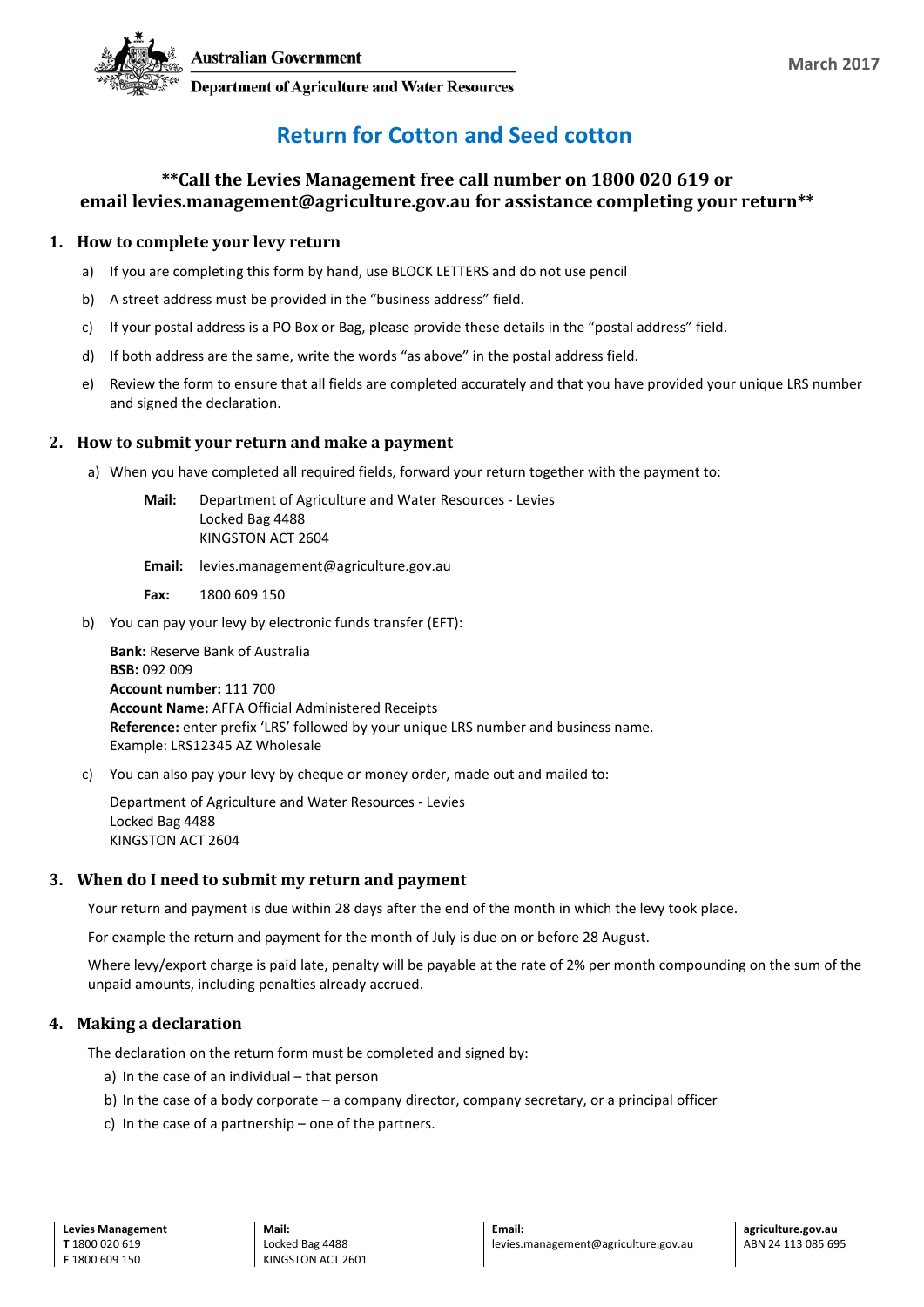

**Cotton Levy and Charge Return**

## **ALL FIELDS ARE MANDATORY**

| <b>Business details</b>                                                                                    |                             |                                                                                                                                                                                                                                                 |                             |                           |  |  |  |
|------------------------------------------------------------------------------------------------------------|-----------------------------|-------------------------------------------------------------------------------------------------------------------------------------------------------------------------------------------------------------------------------------------------|-----------------------------|---------------------------|--|--|--|
| Full business/trading name                                                                                 |                             |                                                                                                                                                                                                                                                 |                             | <b>LRS</b> account number |  |  |  |
|                                                                                                            |                             |                                                                                                                                                                                                                                                 |                             |                           |  |  |  |
| Business address                                                                                           |                             |                                                                                                                                                                                                                                                 |                             | Month<br>Year             |  |  |  |
| (not a PO Box or Bag)                                                                                      |                             | Postcode                                                                                                                                                                                                                                        |                             |                           |  |  |  |
| Postal address                                                                                             |                             |                                                                                                                                                                                                                                                 |                             |                           |  |  |  |
| (if different to above)                                                                                    |                             | Postcode                                                                                                                                                                                                                                        |                             |                           |  |  |  |
| Business identifying number<br>(ACN, ABN etc. if applicable)                                               |                             |                                                                                                                                                                                                                                                 |                             |                           |  |  |  |
|                                                                                                            |                             |                                                                                                                                                                                                                                                 |                             |                           |  |  |  |
| <b>Contact officer details</b>                                                                             | Full name<br>(Please print) | Mr/Mrs/Dr/Ms/Miss                                                                                                                                                                                                                               |                             |                           |  |  |  |
|                                                                                                            | Phone number                | $\mathbf{I}$                                                                                                                                                                                                                                    | Facsimile $\vert$<br>number | ſ                         |  |  |  |
|                                                                                                            | Email address               |                                                                                                                                                                                                                                                 |                             |                           |  |  |  |
| Method of payment (please tick)<br>*Note:                                                                  |                             | Cheque $\Box$<br>EFT<br>$\blacktriangleright$ Date deposited<br>Payment of levy or charge not received by the due date may attract late payment penalty.<br>The Department of Agriculture and Water Resources - Levies does not issue receipts. |                             |                           |  |  |  |
| <b>Declaration:</b>                                                                                        |                             | I declare that to the best of my knowledge the information contained on this return form and any attachments<br>is correct in every essential detail. "Giving false or misleading information is a serious offence"                             |                             |                           |  |  |  |
| Full name of declarant (Please print)                                                                      |                             | Mr/Mrs/Dr/Ms/Miss                                                                                                                                                                                                                               |                             |                           |  |  |  |
| Signature and date                                                                                         |                             |                                                                                                                                                                                                                                                 |                             |                           |  |  |  |
| Designation                                                                                                |                             |                                                                                                                                                                                                                                                 |                             |                           |  |  |  |
|                                                                                                            |                             | Please estimate how long it took for you to complete this return form                                                                                                                                                                           |                             | (hours)                   |  |  |  |
|                                                                                                            | <b>OFFICE USE ONLY</b>      |                                                                                                                                                                                                                                                 |                             |                           |  |  |  |
|                                                                                                            |                             | On completion, forward your return together with the payment either by:                                                                                                                                                                         | Date entered                |                           |  |  |  |
| Email: levies.management@agriculture.gov.au<br>Fax: 1800 609 150                                           |                             | Return number                                                                                                                                                                                                                                   |                             |                           |  |  |  |
| Mail to:<br>Department of Agriculture and Water Resources - Levies<br>Locked Bag 4488<br>KINGSTON ACT 2604 |                             | Signed                                                                                                                                                                                                                                          |                             |                           |  |  |  |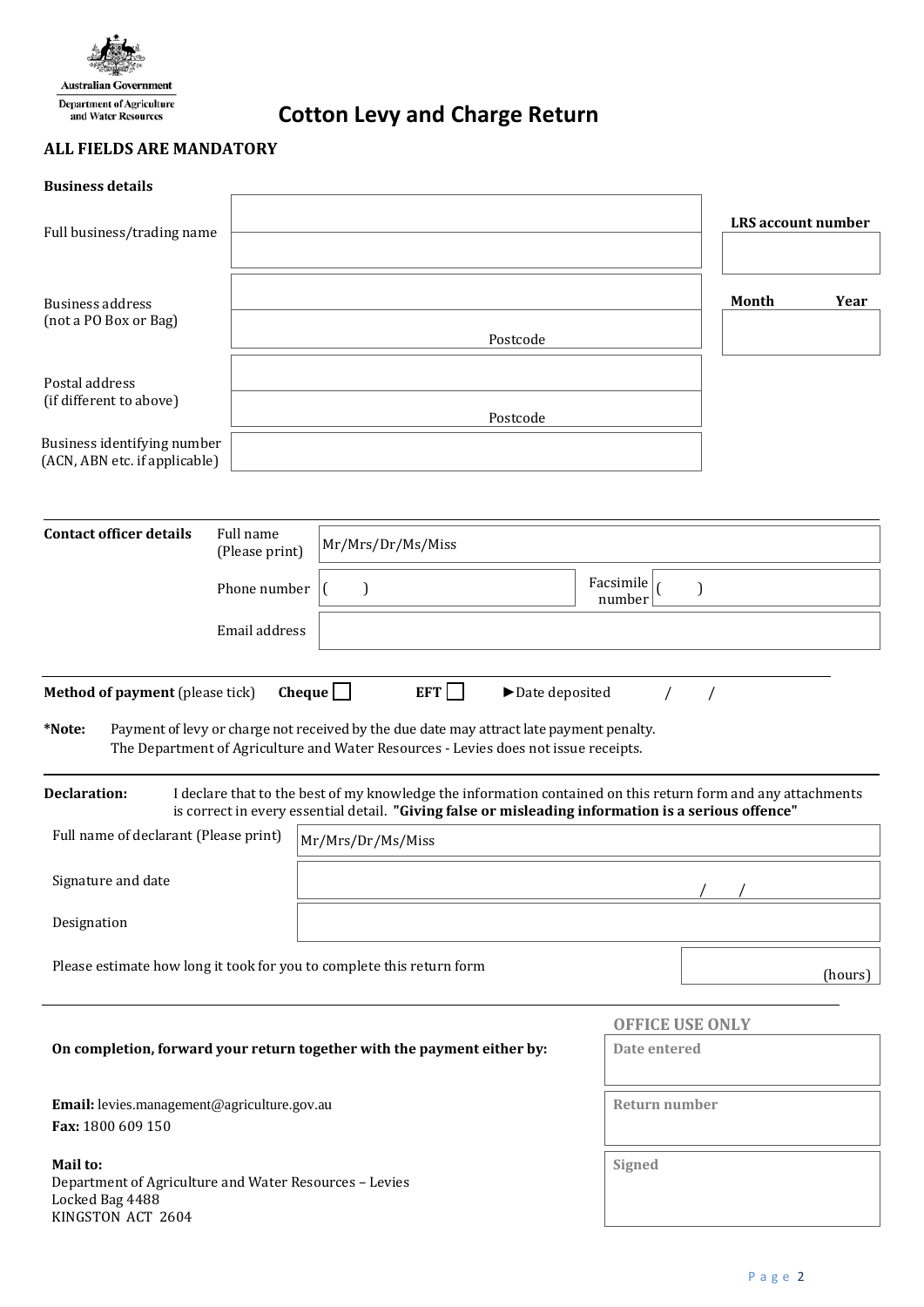| LRS account number                |       | Month                     |              | Year             |          |                     |
|-----------------------------------|-------|---------------------------|--------------|------------------|----------|---------------------|
|                                   |       |                           |              |                  |          |                     |
| <b>Type</b>                       |       | Quantity                  |              | Levy/Charge Rate |          | Levy/Charge Payable |
| <b>Leviable Cotton</b><br>(bales) | 01901 |                           |              | $x$ \$2.25/bale  | $\equiv$ | \$                  |
| <b>Seed Cotton</b><br>(tonnes)    | 01903 |                           | $\mathbf{x}$ | \$4.06/tonne     | $\equiv$ | \$                  |
|                                   |       | TOTAL LEVY/CHARGE PAYABLE | \$           |                  |          |                     |

**NOTE**: 1 bale = 227kg